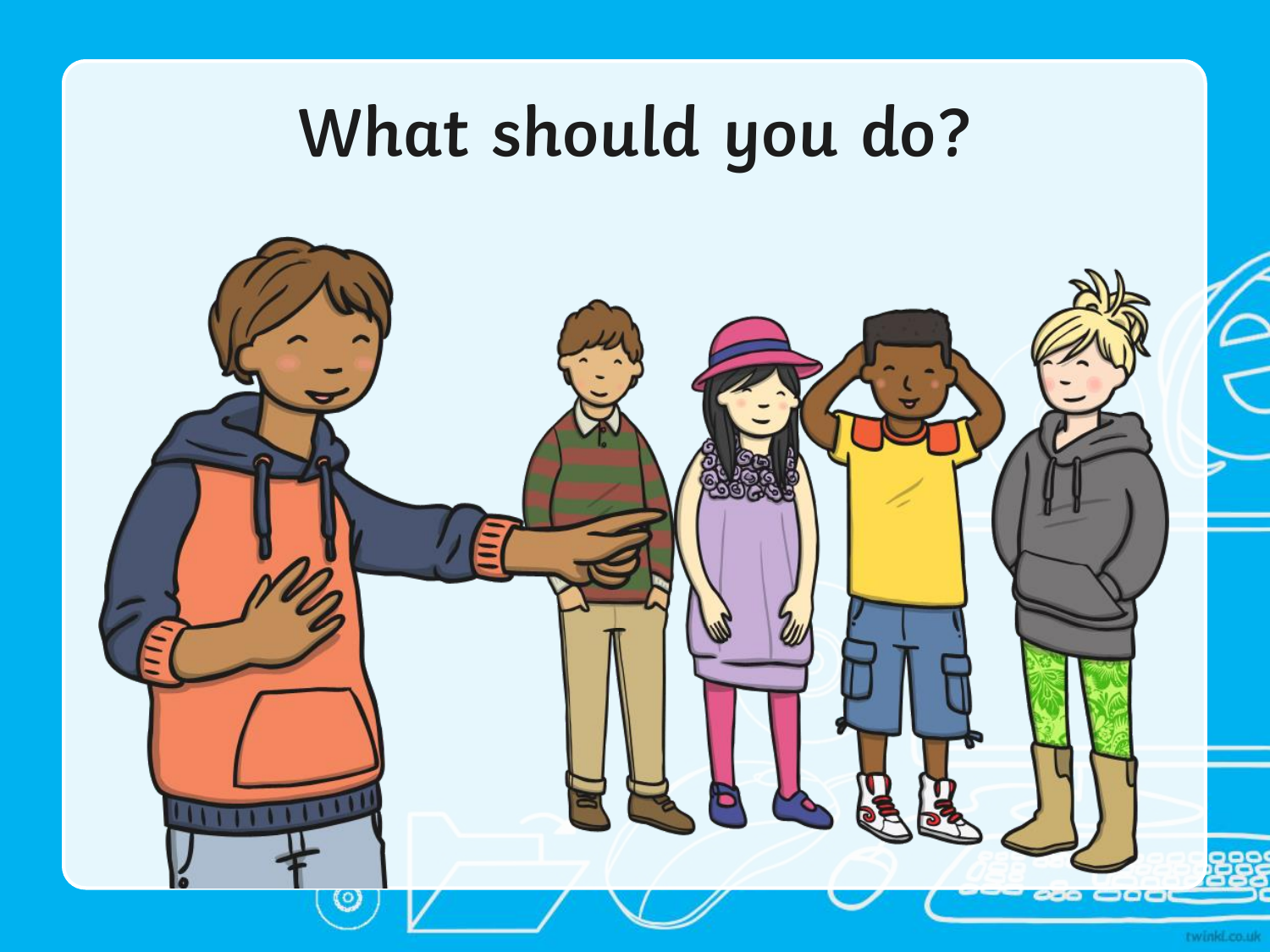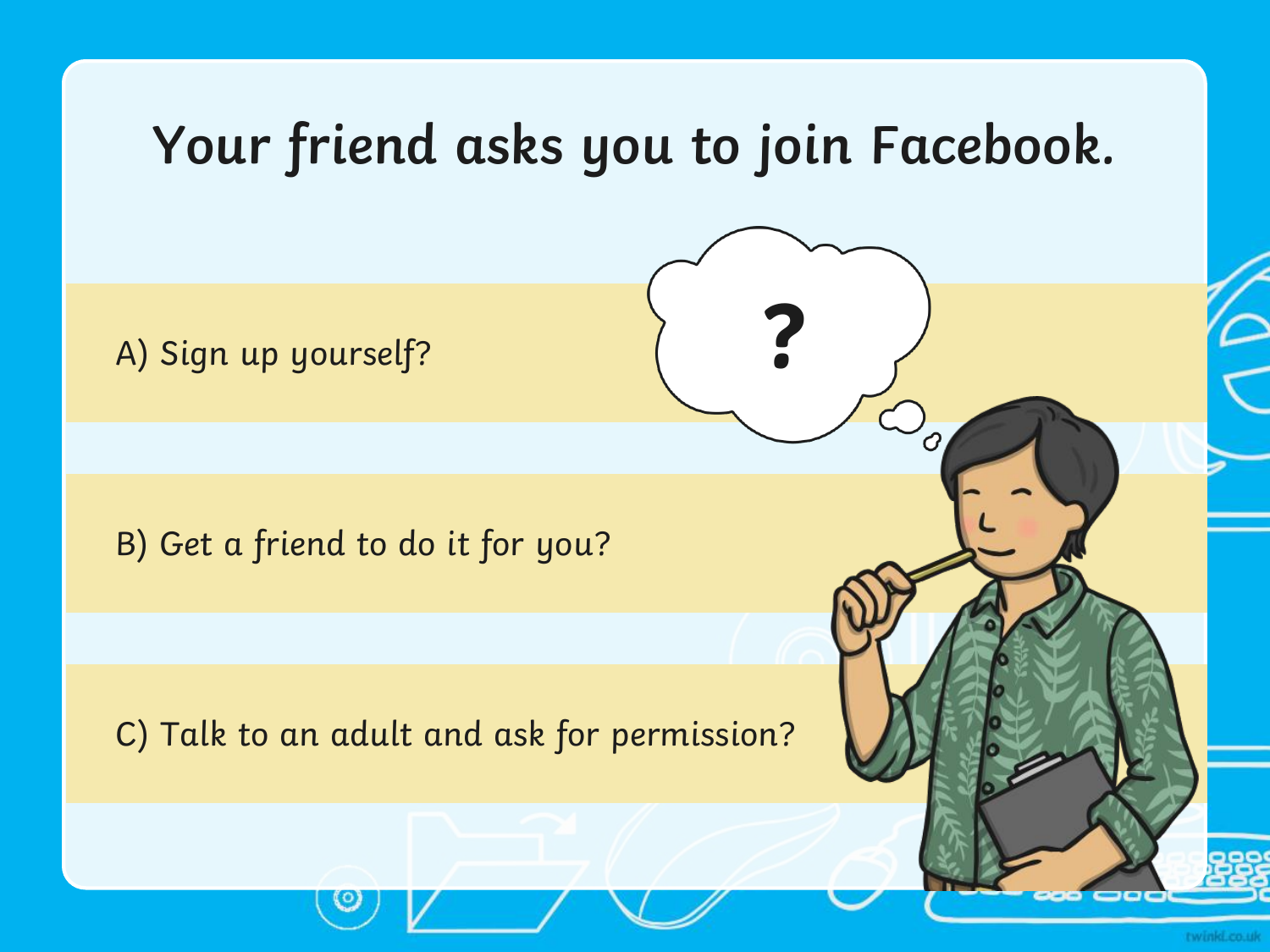**You have made friends with a boy called Ryan online. He has asked you to send him a photo of yourself.**

**?**

A) Send the picture?

B) Don't send him anything, block him if he asks again and tell an adult?

C) Ask your friend?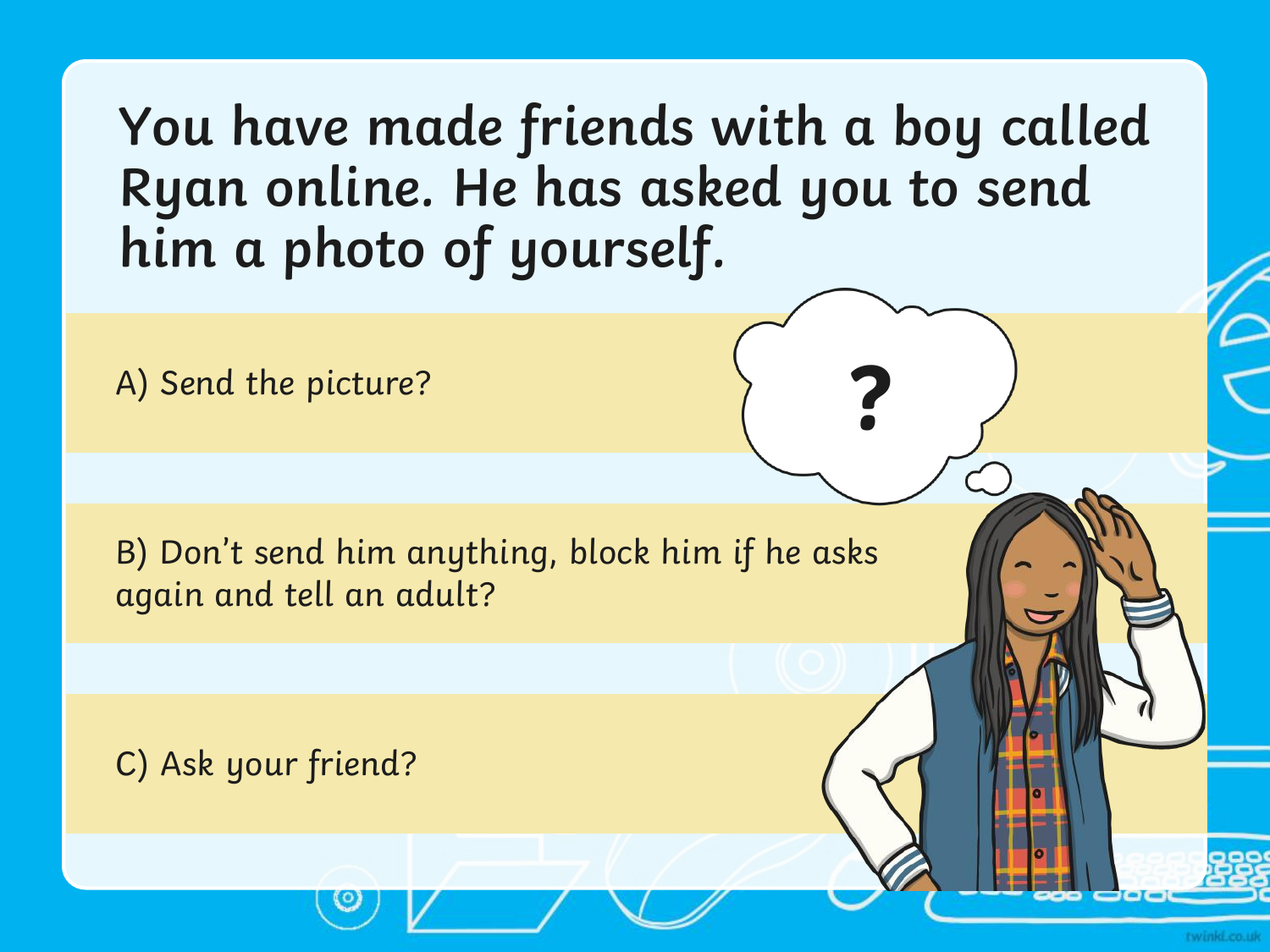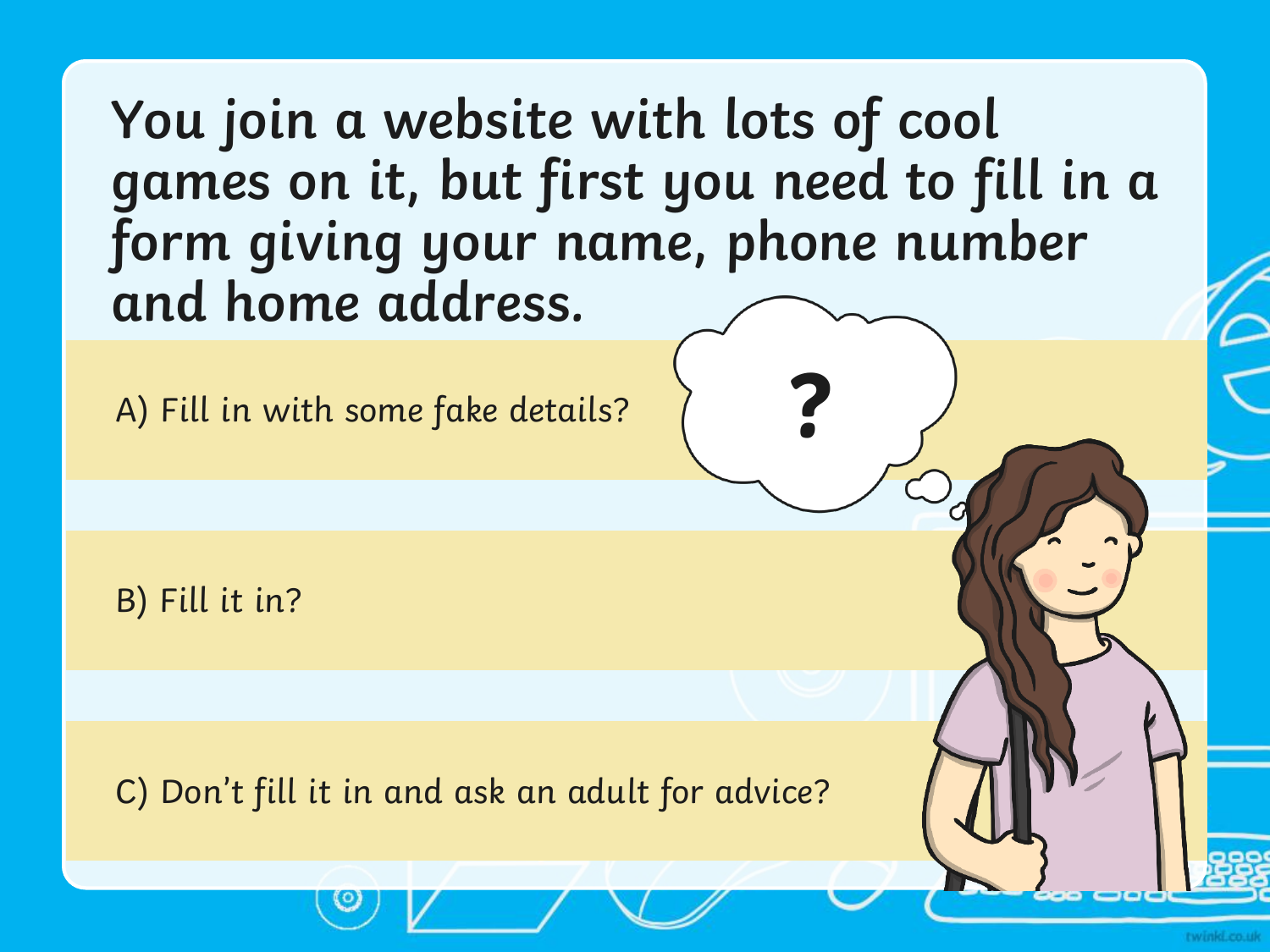**You are on a website when a page pops up saying you have won a prize and it asks you to click on it.**

**?**

A) Click on it?

B) Ask your friend?

C) Don't click on it as it could be a nasty virus?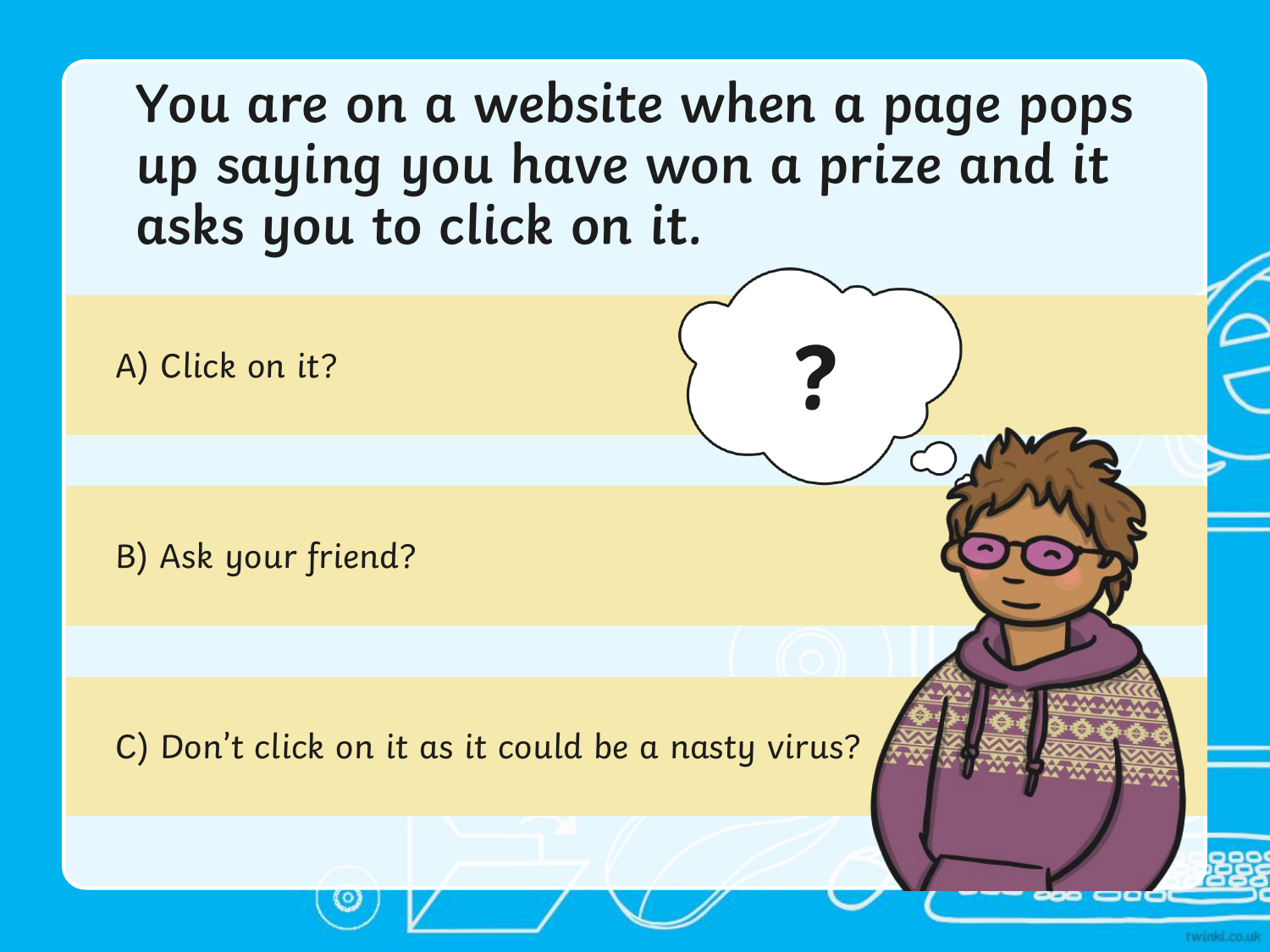## **A few people have been saying horrible things about you online.**

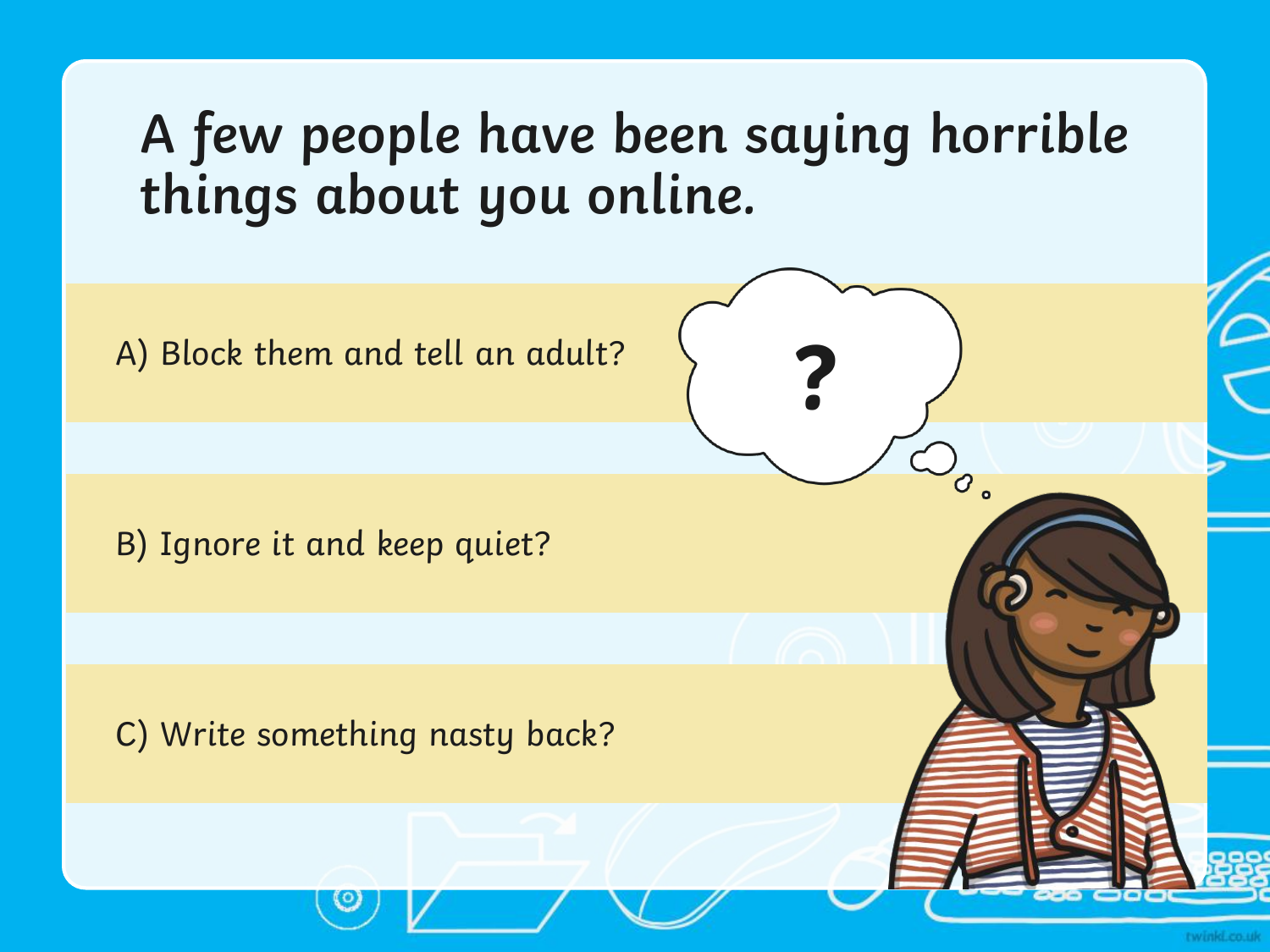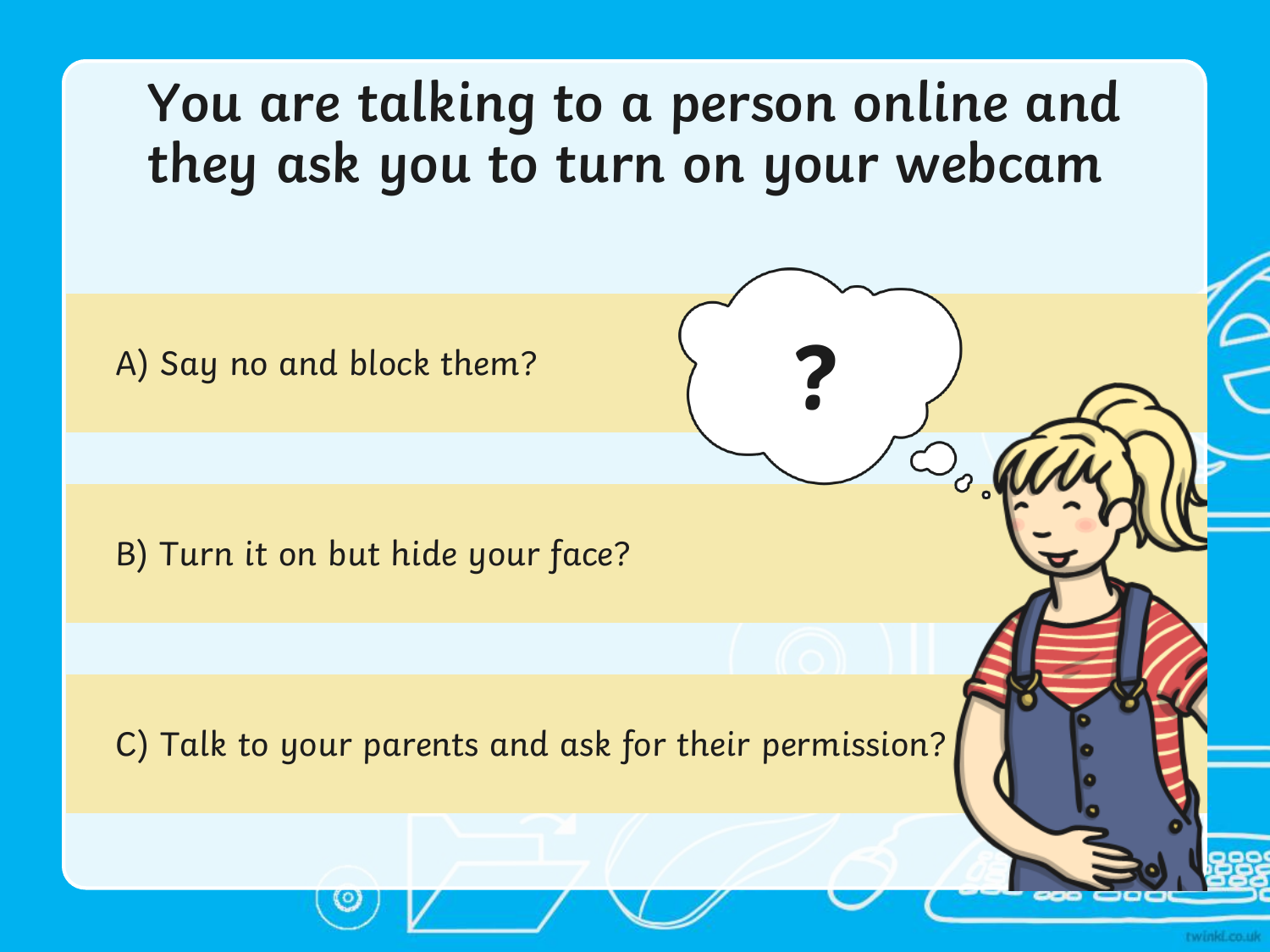### **You have joined a site that requires a profile picture.**

**?**

A) Refuse to join?

B) Use a cartoon image/avatar of yourself?

#### C) Put a photo of someone else?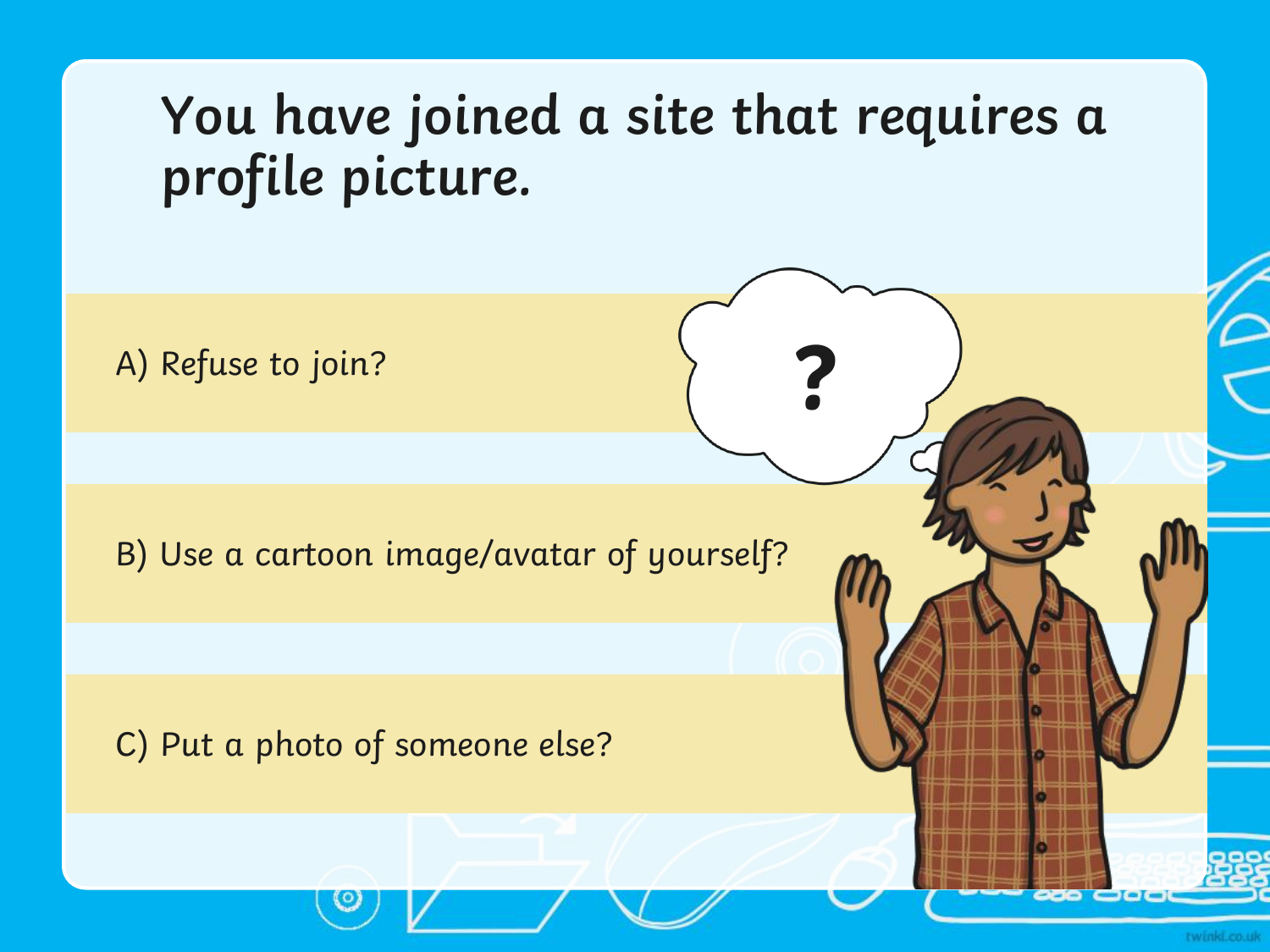### **Someone from school sends you a mean text message.**

**?**

A) Text back with an insult?

B) Don't reply and show an adult?

C) Buy a new phone?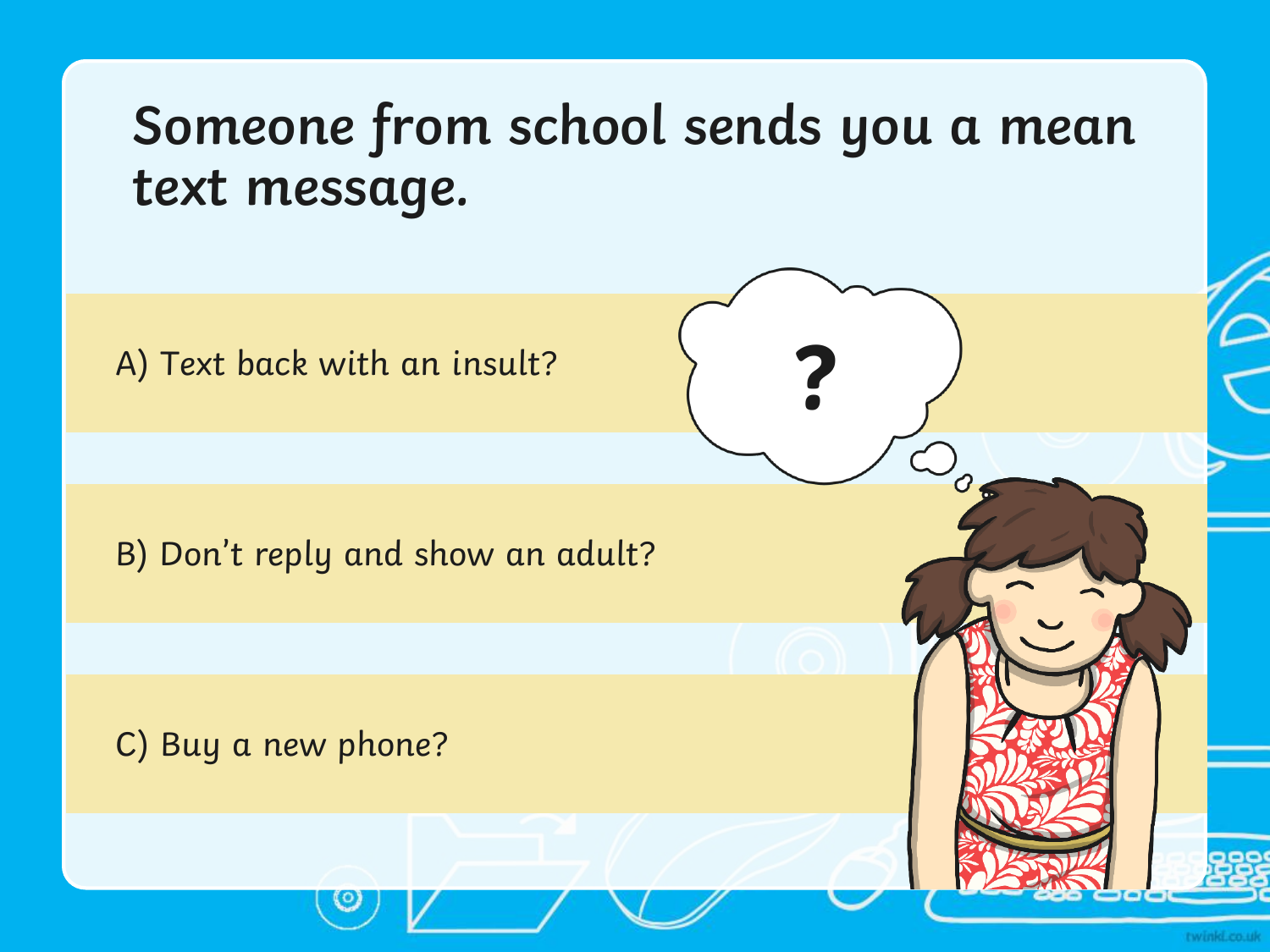### **Someone you don't know very well has asked for your mobile number. (2)**

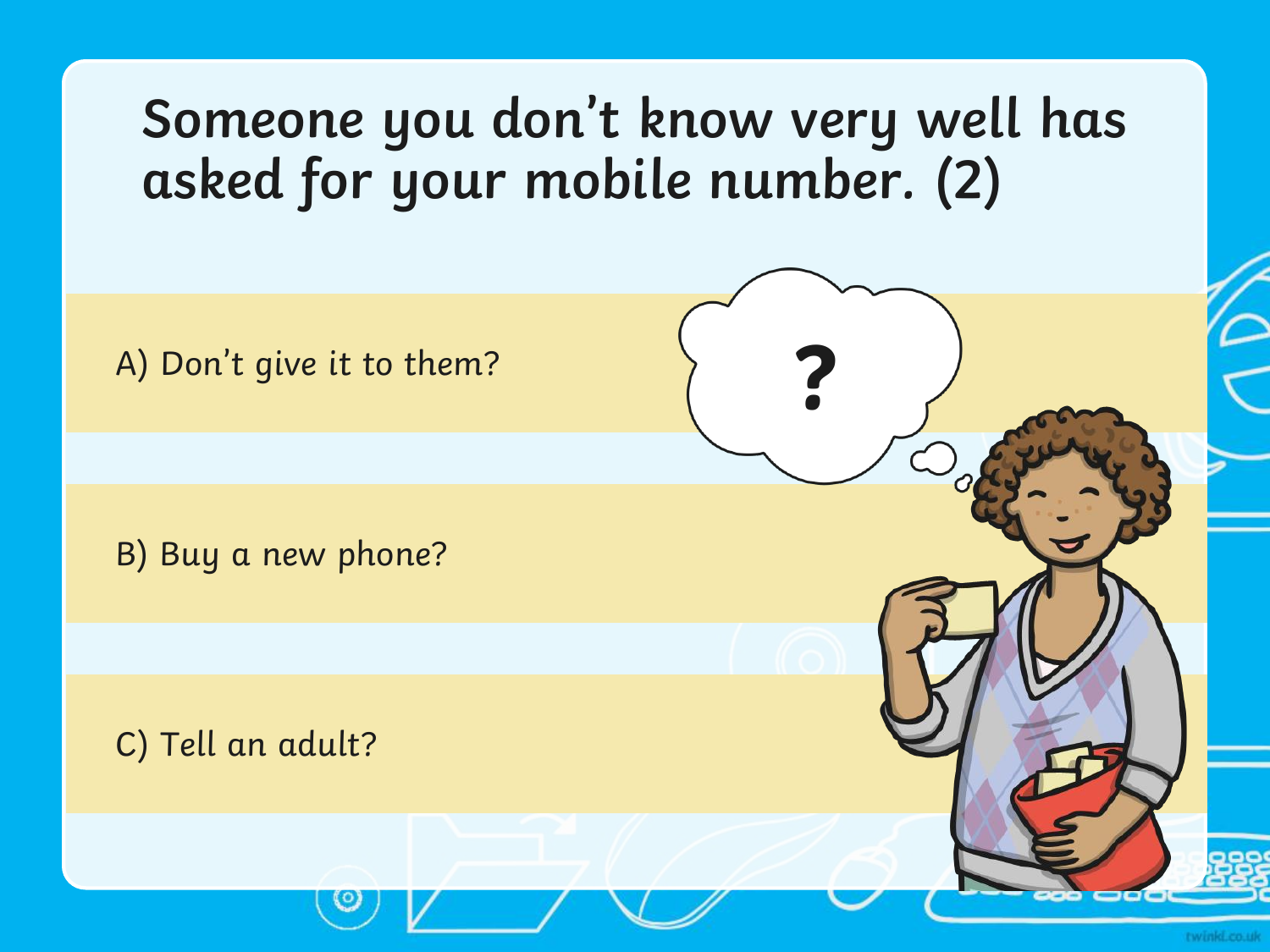### **You have lost your phone.**